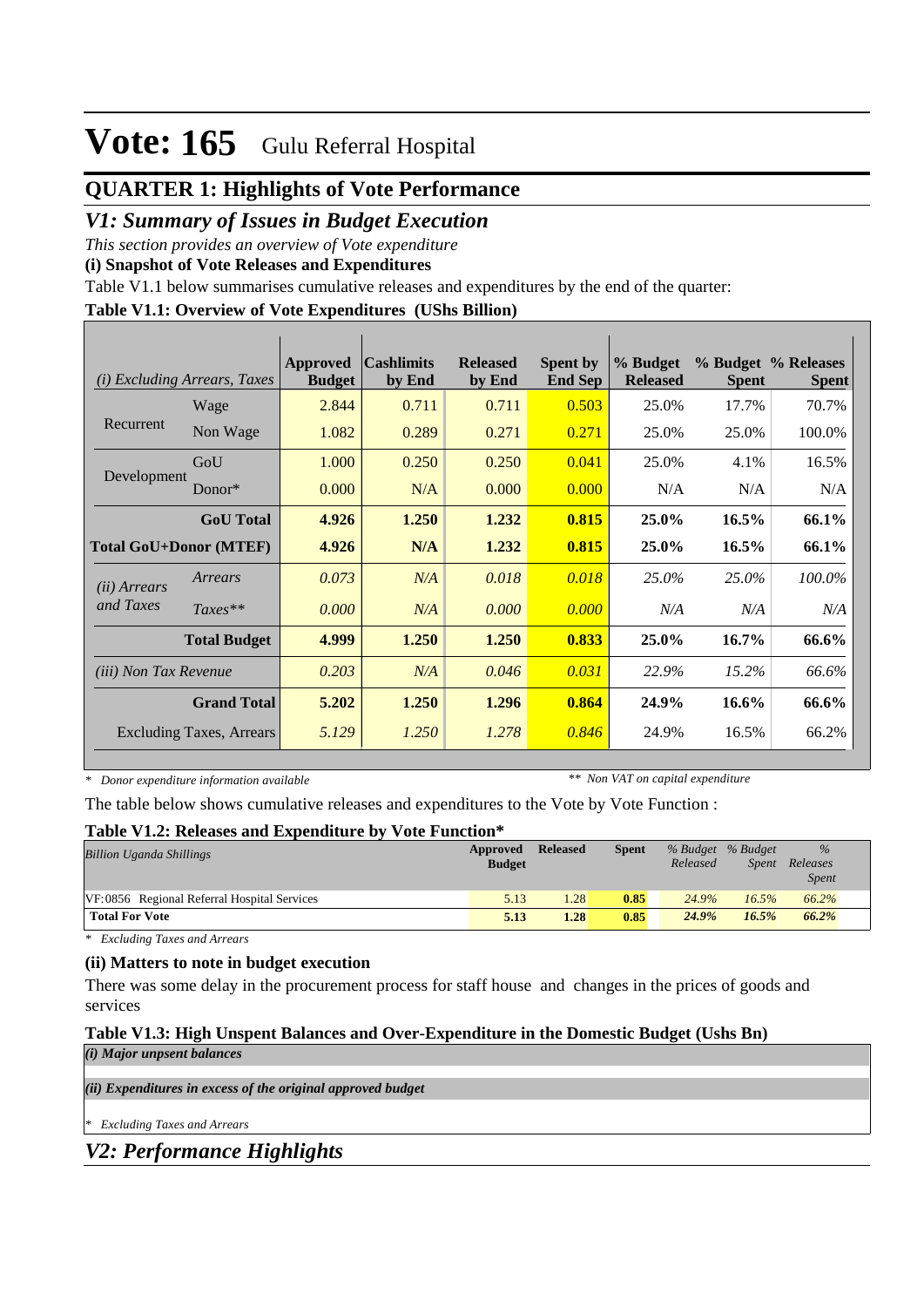# **QUARTER 1: Highlights of Vote Performance**

*This section provides highlights of output performance, focusing on key outputs and actions impelemented to improve section performance.*

### **Table V2.1: Key Vote Output Indicators and Expenditures\***

| <b>Approved Budget and</b><br>Vote, Vote Function<br><b>Key Output</b><br><b>Planned outputs</b> |                                                                                                                                                                                                                                                                   |        | <b>Cumulative Expenditure</b><br>and Performance                                                         |                  | <b>Status and Reasons for any</b><br><b>Variation from Plans</b> |       |  |
|--------------------------------------------------------------------------------------------------|-------------------------------------------------------------------------------------------------------------------------------------------------------------------------------------------------------------------------------------------------------------------|--------|----------------------------------------------------------------------------------------------------------|------------------|------------------------------------------------------------------|-------|--|
| Vote Function: 0856 Regional Referral Hospital Services                                          |                                                                                                                                                                                                                                                                   |        |                                                                                                          |                  |                                                                  |       |  |
| <b>Output: 085601</b>                                                                            | <b>Inpatient services</b>                                                                                                                                                                                                                                         |        |                                                                                                          |                  |                                                                  |       |  |
|                                                                                                  | Description of Performance: 18,000 inpatients<br>5067 inpatients admissions; 74% Changes in the disease pattern<br>admissions;70% bed occupancy<br>bed occupancy rate and 5 day<br>average stay for inpatients.<br>rate and 4 day average stay for<br>inpatients. |        |                                                                                                          |                  |                                                                  |       |  |
| Performance Indicators:                                                                          |                                                                                                                                                                                                                                                                   |        |                                                                                                          |                  |                                                                  |       |  |
| No. of in patients admitted                                                                      |                                                                                                                                                                                                                                                                   | 18,000 |                                                                                                          | 5,067            |                                                                  |       |  |
| Bed occupancy rate<br>(inpatients)                                                               |                                                                                                                                                                                                                                                                   | 70     |                                                                                                          | 74               |                                                                  |       |  |
| Average rate of stay for<br>inpatients (no. days)                                                |                                                                                                                                                                                                                                                                   | 4      |                                                                                                          | 5                |                                                                  |       |  |
| <b>Output Cost:</b>                                                                              | <b>UShs Bn:</b>                                                                                                                                                                                                                                                   | 3.262  | <b>UShs Bn:</b>                                                                                          |                  | 0.612 % Budget Spent:                                            | 18.8% |  |
| Output: 085602                                                                                   | <b>Outpatient services</b>                                                                                                                                                                                                                                        |        |                                                                                                          |                  |                                                                  |       |  |
| Description of Performance: 170,000 Outpatient's                                                 | Attendance, General<br>Outpatients-90,000 Specialized<br>Clinic Attendance, 80,000                                                                                                                                                                                |        | 170,000 Outpatient's<br>Attendance, General<br>Outpatients-45769 Specialized<br>Clinic Attendance, 50954 |                  | Changes in the disease pattern                                   |       |  |
| Performance Indicators:                                                                          |                                                                                                                                                                                                                                                                   |        |                                                                                                          |                  |                                                                  |       |  |
| No. of specialised outpatients<br>attended to                                                    |                                                                                                                                                                                                                                                                   | 80,000 |                                                                                                          | 50,954           |                                                                  |       |  |
| No. of general outpatients<br>attended to                                                        |                                                                                                                                                                                                                                                                   | 90,000 |                                                                                                          | 45,769           |                                                                  |       |  |
| <b>Output Cost:</b>                                                                              | <b>UShs Bn:</b>                                                                                                                                                                                                                                                   | 0.316  | <b>UShs Bn:</b>                                                                                          | 0.065            | % Budget Spent:                                                  | 20.7% |  |
| Output: 085603                                                                                   | Medicines and health supplies procured and dispensed                                                                                                                                                                                                              |        |                                                                                                          |                  |                                                                  |       |  |
| Description of Performance: Medicines delivered by NMS                                           | prescribed and dispensed                                                                                                                                                                                                                                          |        | 30% of Medicines delivered by<br>NMS prescribed and dispensed                                            |                  | N/A                                                              |       |  |
| Performance Indicators:                                                                          |                                                                                                                                                                                                                                                                   |        |                                                                                                          |                  |                                                                  |       |  |
| Value of medicines<br>received/dispensed (Ush bn)                                                |                                                                                                                                                                                                                                                                   | 1.5    |                                                                                                          | 0.3              |                                                                  |       |  |
| <b>Output Cost:</b>                                                                              | <b>UShs Bn:</b>                                                                                                                                                                                                                                                   | 0.008  | <b>UShs Bn:</b>                                                                                          | 0.002            | % Budget Spent:                                                  | 29.9% |  |
| Output: 085604                                                                                   | <b>Diagnostic services</b>                                                                                                                                                                                                                                        |        |                                                                                                          |                  |                                                                  |       |  |
| Description of Performance: 40,000 lab tests, 3,000 xray                                         | ultra sound imagings 3900                                                                                                                                                                                                                                         |        | 34946 lab tests, 0 xray ultra<br>sound imagings 1525                                                     |                  | X-ray is out of order                                            |       |  |
| Performance Indicators:                                                                          |                                                                                                                                                                                                                                                                   |        |                                                                                                          |                  |                                                                  |       |  |
| Patient xrays (imaging)                                                                          |                                                                                                                                                                                                                                                                   | 3,900  |                                                                                                          | $\boldsymbol{0}$ |                                                                  |       |  |
| No. of labs/tests                                                                                |                                                                                                                                                                                                                                                                   | 40,000 |                                                                                                          | 34,946           |                                                                  |       |  |
| <b>Output Cost:</b>                                                                              | UShs Bn:                                                                                                                                                                                                                                                          | 0.042  | <b>UShs Bn:</b>                                                                                          | 0.014            | % Budget Spent:                                                  | 32.5% |  |
| Output: 085605                                                                                   | <b>Hospital Management and support services</b>                                                                                                                                                                                                                   |        |                                                                                                          |                  |                                                                  |       |  |
| Description of Performance:                                                                      |                                                                                                                                                                                                                                                                   |        | Payment for cleaning services                                                                            |                  | Rapid increase in market prices                                  |       |  |
| <b>Output Cost:</b>                                                                              | <b>UShs Bn:</b>                                                                                                                                                                                                                                                   | 0.457  | UShs Bn:                                                                                                 | 0.101            | % Budget Spent:                                                  | 22.0% |  |
| <b>Output: 085606</b>                                                                            | Prevention and rehabilitation services                                                                                                                                                                                                                            |        |                                                                                                          |                  |                                                                  |       |  |
| Description of Performance: 16,000 antenatal cases, 40,000                                       | immunised, 3,876 people<br>receiving family planning<br>services                                                                                                                                                                                                  |        | 2894 antenatal cases, 4861<br>immunised, 6423 people<br>receiving family planning<br>services            |                  | N/A                                                              |       |  |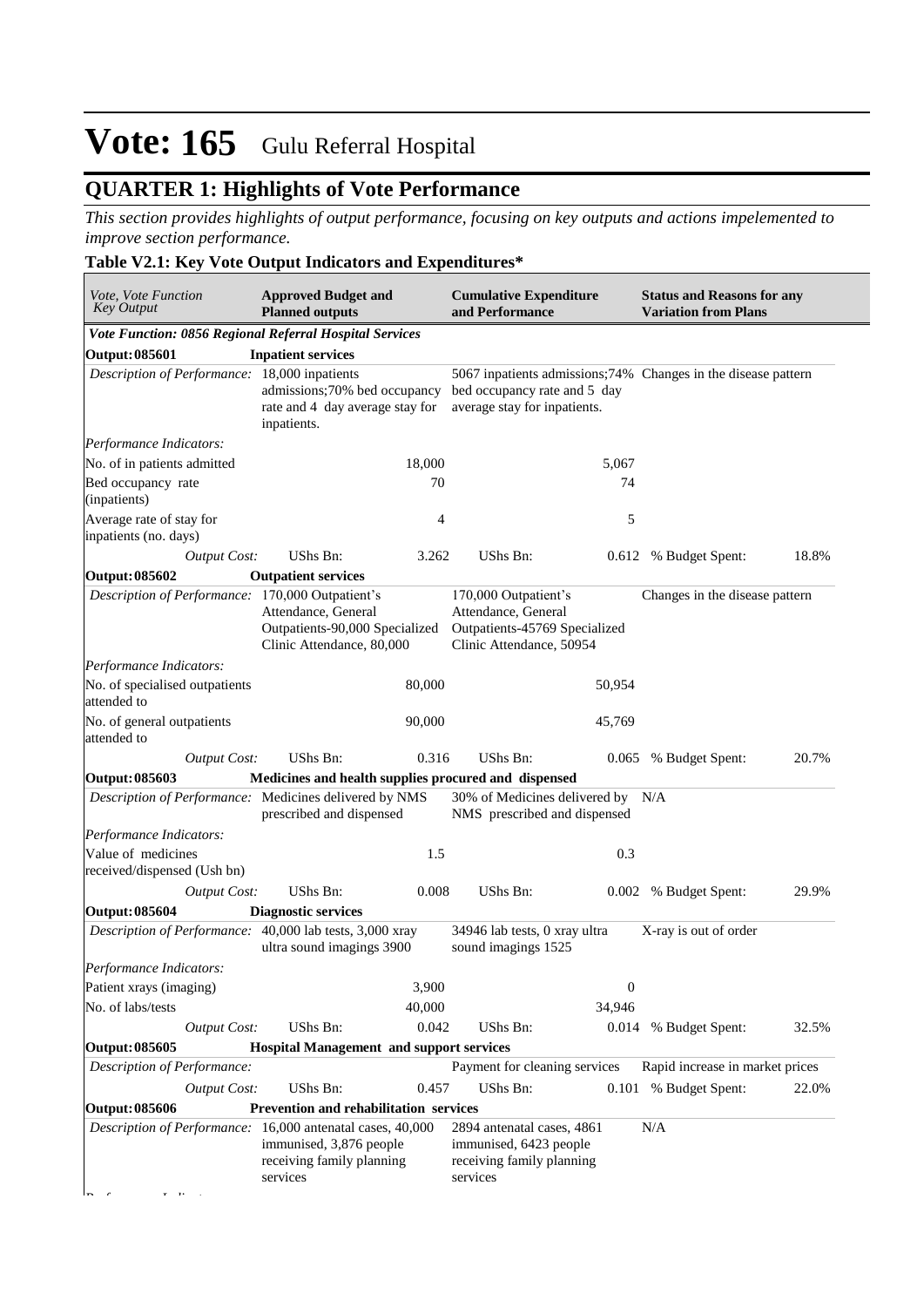# **QUARTER 1: Highlights of Vote Performance**

| Vote, Vote Function<br><b>Key Output</b>                                       | <b>Approved Budget and</b><br><b>Planned outputs</b>                                                  |              | <b>Cumulative Expenditure</b><br>and Performance             |                  | <b>Status and Reasons for any</b><br><b>Variation from Plans</b> |       |
|--------------------------------------------------------------------------------|-------------------------------------------------------------------------------------------------------|--------------|--------------------------------------------------------------|------------------|------------------------------------------------------------------|-------|
| No. of people receiving                                                        |                                                                                                       | 3,876        |                                                              | 6,423            |                                                                  |       |
| family planning services                                                       |                                                                                                       |              |                                                              |                  |                                                                  |       |
| No. of people immunised                                                        |                                                                                                       | 40,000       |                                                              | 4,861            |                                                                  |       |
| No. of antenatal cases                                                         |                                                                                                       | 16,000       |                                                              | 2,894            |                                                                  |       |
| <b>Output Cost:</b>                                                            | UShs Bn:                                                                                              | 0.035        | UShs Bn:                                                     | 0.007            | % Budget Spent:                                                  | 20.7% |
| Output: 085680                                                                 | <b>Hospital Construction/rehabilitation</b>                                                           |              |                                                              |                  |                                                                  |       |
| Description of Performance: n/a                                                |                                                                                                       |              | Retention paid on<br>administration block and Staff<br>house |                  | N/A                                                              |       |
| Performance Indicators:                                                        |                                                                                                       |              |                                                              |                  |                                                                  |       |
| No.                                                                            |                                                                                                       | $\mathbf{0}$ |                                                              | $\theta$         |                                                                  |       |
| reconstructed/rehabilitated<br>general wards                                   |                                                                                                       |              |                                                              |                  |                                                                  |       |
| No. of hospitals benefiting<br>from the rennovation of<br>existing facilities. |                                                                                                       | $\mathbf{0}$ |                                                              | $\theta$         |                                                                  |       |
| <b>Output Cost:</b>                                                            | UShs Bn:                                                                                              | 0.040        | UShs Bn:                                                     |                  | 0.013 % Budget Spent:                                            | 32.5% |
| Output: 085681                                                                 | <b>Staff houses construction and rehabilitation</b>                                                   |              |                                                              |                  |                                                                  |       |
| Description of Performance: Contribution to phase 1                            | construction of 54 units of staff mobilisation done<br>houses to accommodate staff of<br>the hospital |              | Contract awarded and                                         |                  | There was some delay in the<br>procurement process               |       |
| Performance Indicators:                                                        |                                                                                                       |              |                                                              |                  |                                                                  |       |
| No. of staff houses<br>constructed/rehabilitated                               |                                                                                                       | 54           |                                                              | $\boldsymbol{0}$ |                                                                  |       |
| <b>Output Cost:</b>                                                            | UShs Bn:                                                                                              | 0.960        | UShs Bn:                                                     | 0.028            | % Budget Spent:                                                  | 3.0%  |
| <b>Vote Function Cost</b>                                                      | <b>UShs Bn:</b>                                                                                       |              | 5.129 UShs Bn:                                               | 0.846            | % Budget Spent:                                                  | 16.5% |
| <b>Cost of Vote Services:</b>                                                  | UShs Bn:                                                                                              |              | 5.129 UShs Bn:                                               | 0.846            | % Budget Spent:                                                  | 16.5% |

*\* Excluding Taxes and Arrears*

The hospital is still on the legacy system.

## **Table V2.2: Implementing Actions to Improve Vote Performance**

| <b>Planned Actions:</b>                                                                                                                                                                                                    | <b>Actual Actions:</b>                                   | <b>Reasons for Variation</b>                       |  |  |  |  |  |  |  |
|----------------------------------------------------------------------------------------------------------------------------------------------------------------------------------------------------------------------------|----------------------------------------------------------|----------------------------------------------------|--|--|--|--|--|--|--|
| Vote: 165 Gulu Referral Hospital                                                                                                                                                                                           |                                                          |                                                    |  |  |  |  |  |  |  |
| Vote Function: 08 56 Regional Referral Hospital Services                                                                                                                                                                   |                                                          |                                                    |  |  |  |  |  |  |  |
| To start on a 54 unit 3 storey staff block to <b>Contract awarded and staff informed</b><br>accommodate junior staff and interns                                                                                           |                                                          | There was some delay in the procurement<br>process |  |  |  |  |  |  |  |
| Vote: 165 Gulu Referral Hospital                                                                                                                                                                                           |                                                          |                                                    |  |  |  |  |  |  |  |
|                                                                                                                                                                                                                            | Vote Function: 08 56 Regional Referral Hospital Services |                                                    |  |  |  |  |  |  |  |
| To have regular servicing and repair of<br>equipment to avoid beakdowns and to<br>enhance user training. More funding is<br>required to achieve this                                                                       | Routine maintance of equipments done                     | Changes in market prices                           |  |  |  |  |  |  |  |
| Ensure rational use of available medicines<br>by having proper prescriptions, avoiding<br>wastage and expiries. Make medicines and<br>therapeutic committee more active. Ensure<br>correct and timely orders for medicines | Carried out effective utilization of space<br>in stores  | Stores is calling for rehabilitation               |  |  |  |  |  |  |  |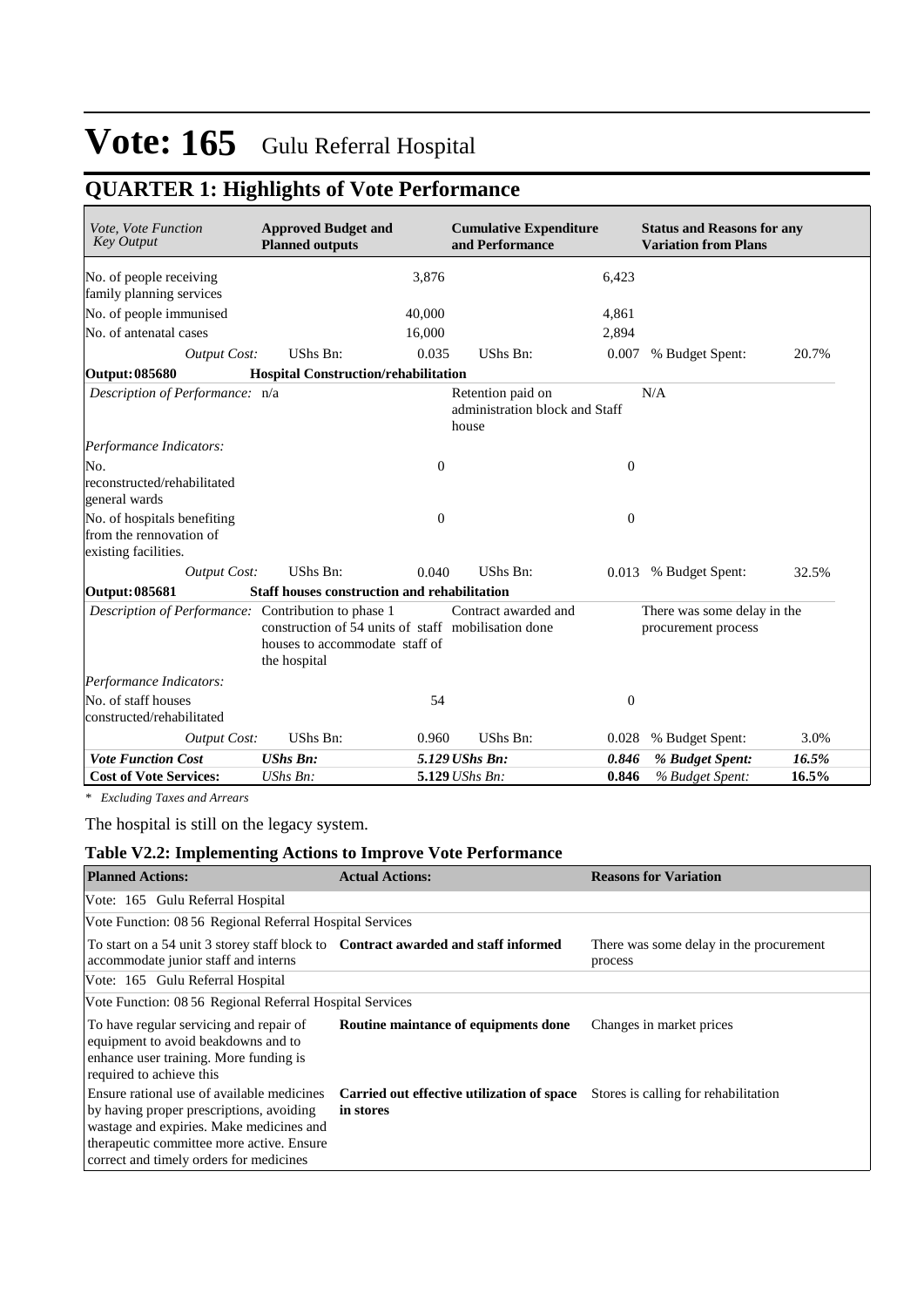# **QUARTER 1: Highlights of Vote Performance**

# *V3: Details of Releases and Expenditure*

*This section provides a comprehensive summary of the outputs delivered by the Vote and further details of Vote expenditures by Vote Function and Expenditure Item.*

#### **Table V3.1: GoU Releases and Expenditure by Output\***

| <b>Billion Uganda Shillings</b>                             | Approved      | <b>Released</b> | <b>Spent</b> | $%$ GoU       | $%$ GoU       | $%$ GoU      |
|-------------------------------------------------------------|---------------|-----------------|--------------|---------------|---------------|--------------|
|                                                             | <b>Budget</b> |                 |              | <b>Budget</b> | <b>Budget</b> | Releases     |
|                                                             |               |                 |              | Released      | <i>Spent</i>  | <i>Spent</i> |
| VF:0856 Regional Referral Hospital Services                 | 4.93          | 1.23            | 0.81         | 25.0%         | 16.5%         | 66.1%        |
| Class: Outputs Provided                                     | 3.93          | 0.98            | 0.77         | $25.0\%$      | 19.7%         | 78.8%        |
| 085601 Inpatient services                                   | 3.11          | 0.79            | 0.58         | 25.4%         | 18.7%         | 73.6%        |
| 085602 Outpatient services                                  | 0.26          | 0.07            | 0.07         | 24.8%         | 24.8%         | $100.0\%$    |
| 085603 Medicines and health supplies procured and dispensed | 0.01          | 0.00            | 0.00         | 29.9%         | 29.9%         | $100.0\%$    |
| 085604 Diagnostic services                                  | 0.04          | 0.01            | 0.01         | 32.5%         | 32.5%         | 100.0%       |
| 085605 Hospital Management and support services             | 0.46          | 0.10            | 0.10         | 22.0%         | 22.0%         | $100.0\%$    |
| 085606 Prevention and rehabilitation services               | 0.03          | 0.01            | 0.01         | 20.7%         | 20.7%         | $100.0\%$    |
| 085607 Immunisation Services                                | 0.01          | 0.00            | 0.00         | 31.6%         | 31.6%         | $100.0\%$    |
| Class: Capital Purchases                                    | 1.00          | 0.25            | 0.04         | $25.0\%$      | 4.1%          | 16.5%        |
| 085680 Hospital Construction/rehabilitation                 | 0.04          | 0.01            | 0.01         | 32.5%         | 32.5%         | $100.0\%$    |
| 085681 Staff houses construction and rehabilitation         | 0.96          | 0.24            | 0.03         | 24.7%         | $3.0\%$       | $12.0\%$     |
| <b>Total For Vote</b>                                       | 4.93          | 1.23            | 0.81         | $25.0\%$      | 16.5%         | 66.1%        |

*\* Excluding Taxes and Arrears*

### **Table V3.2: 2014/15 GoU Expenditure by Item**

| <b>Billion Uganda Shillings</b>                          | <b>Approved</b><br><b>Budget</b> | <b>Releases</b> | Expend-<br>iture | % Budged<br><b>Released</b> | % Budget<br><b>Spent</b> | %Releases<br><b>Spent</b> |
|----------------------------------------------------------|----------------------------------|-----------------|------------------|-----------------------------|--------------------------|---------------------------|
| <b>Output Class: Outputs Provided</b>                    | 3.93                             | 0.98            | 0.77             | 25.0%                       | 19.7%                    | 78.8%                     |
| 211101 General Staff Salaries                            | 2.84                             | 0.71            | 0.50             | 25.0%                       | 17.7%                    | 70.7%                     |
| 211103 Allowances                                        | 0.05                             | 0.03            | 0.03             | 61.6%                       | 61.6%                    | 100.0%                    |
| 213001 Medical expenses (To employees)                   | 0.01                             | 0.00            | 0.00             | 29.5%                       | 29.5%                    | 100.0%                    |
| 213002 Incapacity, death benefits and funeral expenses   | 0.00                             | 0.00            | 0.00             | 33.3%                       | 33.3%                    | 100.0%                    |
| 221001 Advertising and Public Relations                  | 0.01                             | 0.00            | 0.00             | 33.3%                       | 33.3%                    | 100.0%                    |
| 221002 Workshops and Seminars                            | 0.02                             | 0.00            | 0.00             | 19.9%                       | 19.9%                    | 100.0%                    |
| 221003 Staff Training                                    | 0.02                             | 0.01            | 0.01             | 32.7%                       | 32.7%                    | 100.0%                    |
| 221007 Books, Periodicals & Newspapers                   | 0.00                             | 0.00            | 0.00             | 29.0%                       | 29.0%                    | 100.0%                    |
| 221008 Computer supplies and Information Technology (IT) | 0.01                             | 0.00            | 0.00             | 28.1%                       | 28.1%                    | 100.0%                    |
| 221009 Welfare and Entertainment                         | 0.01                             | 0.01            | 0.01             | 78.1%                       | 78.1%                    | 100.0%                    |
| 221010 Special Meals and Drinks                          | 0.03                             | 0.01            | 0.01             | 26.1%                       | 26.1%                    | 100.0%                    |
| 221011 Printing, Stationery, Photocopying and Binding    | 0.03                             | 0.01            | 0.01             | 39.7%                       | 39.7%                    | 100.0%                    |
| 221012 Small Office Equipment                            | 0.00                             | 0.00            | 0.00             | 28.8%                       | 28.8%                    | 100.0%                    |
| 221014 Bank Charges and other Bank related costs         | 0.01                             | 0.00            | 0.00             | 28.4%                       | 28.4%                    | 100.0%                    |
| 221017 Subscriptions                                     | 0.00                             | 0.00            | 0.00             | 31.7%                       | 31.7%                    | 100.0%                    |
| 222001 Telecommunications                                | 0.01                             | 0.00            | 0.00             | 29.0%                       | 29.0%                    | 100.0%                    |
| 222002 Postage and Courier                               | 0.00                             | 0.00            | 0.00             | 26.3%                       | 26.3%                    | 100.0%                    |
| 223001 Property Expenses                                 | 0.10                             | 0.02            | 0.02             | 23.4%                       | 23.4%                    | 100.0%                    |
| $223003$ Rent – (Produced Assets) to private entities    | 0.01                             | 0.00            | 0.00             | 33.1%                       | 33.1%                    | 100.0%                    |
| 223005 Electricity                                       | 0.02                             | 0.01            | 0.01             | 32.4%                       | 32.4%                    | 100.0%                    |
| 223006 Water                                             | 0.32                             | 0.03            | 0.03             | 10.8%                       | 10.8%                    | 100.0%                    |
| 223007 Other Utilities- (fuel, gas, firewood, charcoal)  | 0.02                             | 0.00            | 0.00             | 26.6%                       | 26.6%                    | 100.0%                    |
| $[223901$ Rent – (Produced Assets) to other govt. units  | 0.01                             | 0.00            | 0.00             | 33.3%                       | 33.3%                    | 100.0%                    |
| 224001 Medical and Agricultural supplies                 | 0.00                             | 0.01            | 0.01             | N/A                         | N/A                      | 100.0%                    |
| 224004 Cleaning and Sanitation                           | 0.09                             | 0.03            | 0.03             | 27.6%                       | 27.6%                    | 100.0%                    |
| 225001 Consultancy Services- Short term                  | 0.00                             | 0.00            | 0.00             | 47.1%                       | 47.1%                    | 100.0%                    |